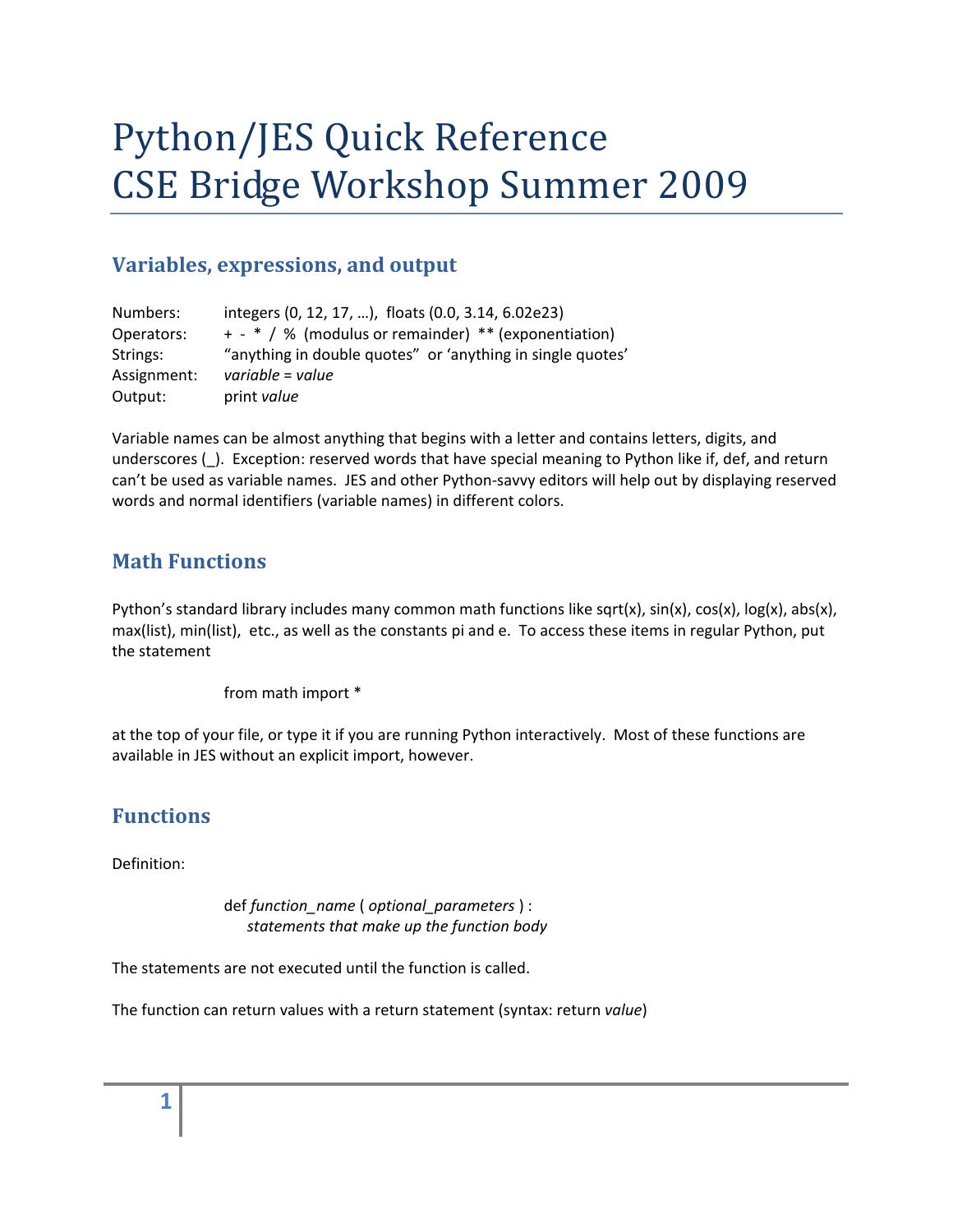#### **Loops and conditionals**

Most of our loops use for, which repeats statements for each value in some collection (like all of the pixels in an image):

> for *variable* in *collection* : *statements to repeat*

To repeat statements for a sequence of numbers, use range for the collection:

 for *variable* in range(*min*, *max*) : *statements to repeat*

We can also repeat statements as long as some condition remains true (the condition is only tested once each time around the loop):

> while *condition* : *statements to repeat*

A condition can include operations to compare numbers or other values ( $\lt$  >  $\lt$  = > = = !=) and operators to combine logical values (and or not).

Statements can be conditionally executed with if:

 if *condition* : *statements to execute if true*

or

 if *condition* : *statements to execute if true* else: *statements to execute if false*